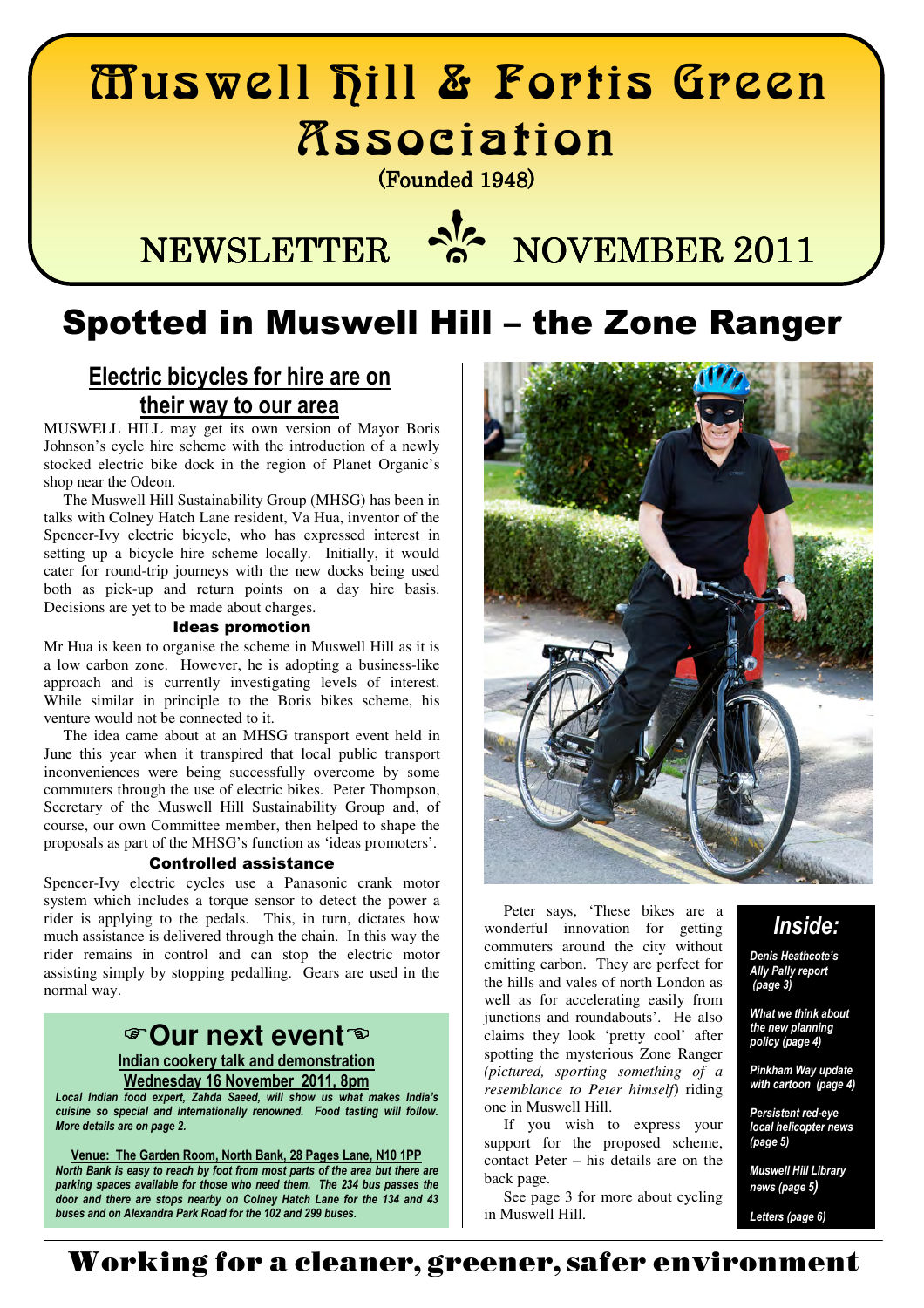

## Dear member,

Firstly, I want to say thank you to everyone who has been writing in with very supportive comments – it is greatly appreciated. Now for some special news…we recently achieved a grand total of **702 members** in our Association! The term 'strength in numbers' is so very suitable here. However, let's not rest on our laurels. Carry on recruiting your friends and neighbours and please do let me know how many there are in your household so that we can update our figures to reflect our strength more accurately.

## New members

A very warm welcome goes to our newest members: **Ruth Schamroth** of Muswell Hill Road, **Peter Petzal** of Woodside Avenue, **Mr and Mrs Koster** of Queens Avenue, **Gillian Clabburn** of Queens Avenue, **Daniel Freedman** of Queens Avenue and **Alan Trott** of Collingwood Avenue. Thank you for supporting our Association and making it stronger.

## Member of the month

Our member of the month is Miss Vivienne Parry OBE of Dukes Avenue and a Muswell Hill resident for 30 years. Her remarkable CV includes working as a television presenter, radio broadcaster and newspaper columnist. She was awarded her OBE in 2011 for services to the public understanding of science. Each year, she opens her garden to raise money for charity under the National Gardens Scheme. It's wonderful to have you on board Vivienne!

 Keep those 'member of the month' nominations rolling in please! I'm always astonished at the huge range of interesting people we have among us and it's great to be able to share it.

## Members' topic

Some members have requested standing order forms to help arrange annual bank payments and I thought it might be useful to add the link here for anyone who might be thinking about setting up this convenient payment method:

#### **http://www.mhfga.1to1.org/standord.html**

 If you need to update your standing order to the current rate of £8, you can also use this new mandate and take the completed form to your bank or send it to me if that is more convenient.

 I also want to say a BIG thank you for your very generous donations – this, and our membership subscriptions, are our only means of income and they help us to carry out various local activities including the printing of this Newsletter.

## My details

Please keep your comments and feedback coming in. You can get in touch with me by post: MHFGA, PO Box 56960, London N10 9BA or email: **saimawilliams@live.co.uk**

 Feel free to post in the Association Facebook group at: **www***.***facebook.com/?ref=home#!group.php?gid+56250985945**

# Bulletin board

WE HAVE TWO exciting meetings already planned for next spring. The first will be a police presentation on counter terrorism that will relate to our everyday local lives. Recent news items have proved how difficult it is for local people to spot a terrorist cell operating in their own neighbourhood. It is, additionally, an increasingly likely occurrence. Our presenters will show us how to be aware of the signs and will urge us to upgrade our vigilance. It promises to be an altogether riveting event.

 The second meeting will deal with local history. Our speaker, Joyce Rosser, has been involved in Tottenham heritage and conservation issues for five years, both as Tottenham Civic Society events organiser and Conservation Area Advisory Committee secretary. She will tell us about some of the wonderful buildings to be found in Tottenham and give us an insight into some of the interesting issues arising in relation to them. This meeting is certainly a must for all of us who have noted the grandeur of some of Tottenham's architecture and wondered about its origins.



THE SEARCH IS STILL ON for a meetings organiser

to help our Chairman, John Hajdu, arrange future Association events. This is an interesting role that involves making local contacts and ensuring the smooth running of the meetings. If you would like to discuss this do get in touch. John's details are on the back page.

OUR COMMITTEE MEMBERS have compiled their own list of priorities for our area following Haringey

Council's exercise in seeking such opinions as part of its development of a local Area Plan for each of the seven area forum committees across the borough. Everyone online is invited to give the Council a view on the four most important issues for his or her area. To submit your own list go to www.haringey.gov.uk and navigate to Council and Democracy, then Area Committees and then Your Area – Your Priorities.

 The Committee's, in order of preference, are: *1. conservation and use of green and open spaces* 

- *2. anti-social behaviour (for example, road related, youths, town centres*
- *3. transport and infrastructure (provision, links, alternatives)*
- *4. support to local businesses.*

 What are your priorities? Send your views to Chris Barker. His details are on the back page.

# Curry on Zahda

OUR NOVEMBER MEETING *(details on the front page)* will give us a special insight into Indian cuisine thanks to Zahda Saeed, our speaker. She plans to introduce us to the aromatic spices and richly exotic flavours that make Indian cuisine so rich and varied.

 Firstly, she will talk about the origins of this cuisine and then will show us some clips on the subject from her own DVD entitled 'How to Cook Authentic Indian Dishes' and featuring her favourite recipes. It demonstrates the simplicity and ease of preparation of traditional Indian recipes and seeks to inspire audience members to try the recipes for themselves. Zahda will also offer samples of the food corresponding to the DVD clip being shown together with recipe sheets.

 Our speaker originally trained as a teacher of biology but gave up her work in this field to raise her family. She has since then run Indian cookery classes from her own home showing her students how to cook authentic dishes using quick and easy preparation tips. These inspired the DVD we will be shown at our meeting. She is currently writing a cookery book.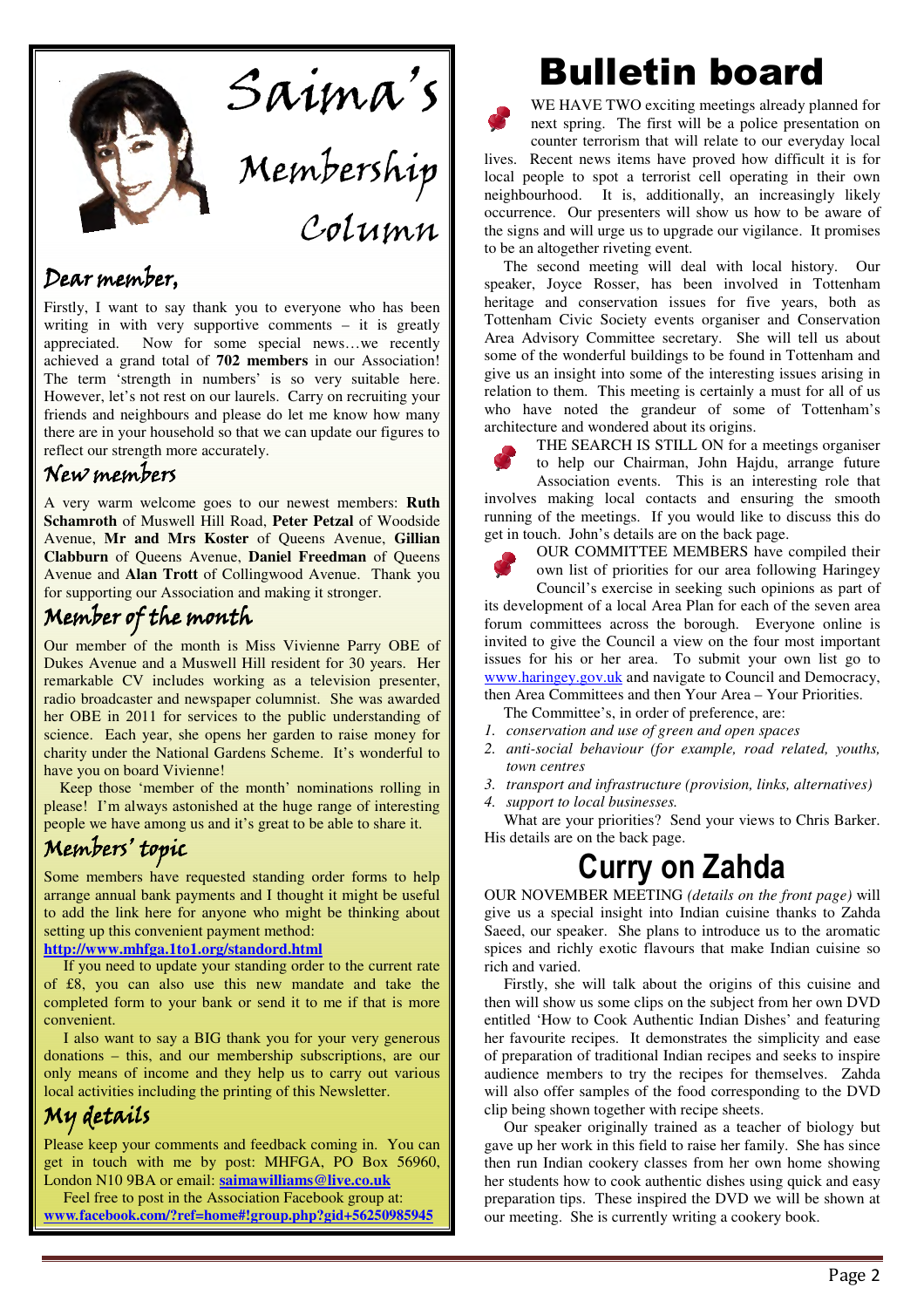# Alexandra Palace news and views



*OUR REPRESENTATIVE, Denis Heathcote, gives us his update on the most recent news to emerge from Alexandra Palace and Park.* 

 In September a joint informal meeting of the Statutory Advisory and<br>Consultative Committees. Committees, followed by a formal meeting of the Statutory Committee, was held, but was not attended by the newly-appointed Chief Executive.

 Works to the cricket clubhouse to allow use by Heartlands School were about to begin, but proposals for a large MUGA (hard playing surface area) would now be subject to further public consultation before a planning application was submitted.

 The Board of Trustees accepted the urgings of previous meetings regarding Coronation Sidings and entered objections to the planning application. However, the application was later approved anyway by the Planning Sub-Committee.

 More musical events, including an 'all-nighter' on 25/26 November ending at 6am, were booked at the Palace. Cllr Cooke, Chair of the Board, announced an imminent shift in public consultation over future events and, in passing, confirmed that there would not be a fireworks display in November on cost grounds.

#### All night disturbance

A complaint made after the Swedish Mafia music event on 31 May had triggered a review of the premises licence. Palace management sought and generally received support for efforts to deal with issues of noise and litter, and possible disturbance to local residents. The existing licence needed revision in respect of the obligation placed on the Palace to publicise contact numbers to be used in the event of problems. It was confirmed that the Palace website was regularly updated just before each event, with a contact number for the Designated

Premises Supervisor who is the person to complain to about noise, disturbance and other such matters.

 It was reported that every Trustee had now signed a Trustee Code of Conduct and declaration of interest and had understood his or her responsibility to act solely in the interests of the charity.

 Plans to mark the 75th anniversary of the inauguration of public service television broadcasting at the Palace in November were outlined but were not sufficiently advanced to allow publicity.

#### £4 million 'lost'

From September regular meetings of a new public stakeholder forum would be held on the 3rd Thursday of each month at 7.00pm at the Palace. They will be open to the public and will allow local residents to learn about future plans and to question Palace and Park management.

 Removal of dog faeces disposal bins in the Park was discussed at some length. Some members felt strongly that they should be retained or replaced even though dog faeces were no longer classified as 'dangerous waste'.

 There followed a protracted discussion on the matter of the legality of the Firoka licence and the possibility of recovery of £4M 'lost' to the charity before the licence was revoked. Serious concern about the conduct of the Board of Trustees at that time was expressed. Had 'independent' legal advice been taken in respect of the alleged £4m 'loss'? Had the trustees been in breach of their responsibilities or not? Did they intend now to take independent legal advice on whether legal advice was given at the time by the legal adviser to the Trustees?

#### Objection ignored

A confused and awkward discussion included three very broad hints that the Board had sought legal advice on the possibility of recovery of the sum 'lost' but was unable for legal reasons to confirm this or to enter open discussion on the subject. Cllr Cooke and others appealed to the meeting to accept that a great deal of work had taken place to improve corporate governance and to look to regeneration rather than seeking reparation for mistakes in the past.

 The formal meeting of the Statutory Advisory Committee (SAC) which followed resolved to enter an objection to the Haringey Heartlands developments on the same grounds as those entered in respect of Coronation Sidings, that is, impact on views from the Palace and Park and interference with Metropolitan Open Land status. The planning application was later approved regardless.

 The SAC also supported the premises licence, and asked that the Board of Trustees respond formally to questions previously submitted and obtain independent legal advice on the Firoka licence .

## Local cyclists win support

OUR ASSOCIATION has been offered the opportunity to take part in a choice of cycle training activities in Muswell Hill. This could be anything from a one-off drop-in session to a regular course for a small, committed group of adults or families.

 Cycle Training UK, a workers' cooperative, provides cycle training in order to support people to travel by bicycle. The company works with

Haringey Council to provide training in the borough's primary schools and directly to individuals who live, work or study in the borough.

 The Council has recently allocated funding for the company to deliver cycle training projects directly with communities. The activities must be community based and either after school, at weekends or during the school holidays.

 The activities and courses are free but would have to be completed by March 2012. If you are interested, contact Peter Thompson. His details are on page 8.

# Bicycle parking galore

OUR AREA is well served with cycle parking facilities. Haringey has now produced a map showing the sites. The following is a local summary including numbers of Sheffield stands and hoops: Muswell Hill Road (21); Roseberry Road (1); Alexandra Park Road (3); Fortis Green Road (8); Summerland Gardens (2); Queens Avenue (1); Princes Avenue (1); Hillfield Park (1) and Dukes Avenue (2).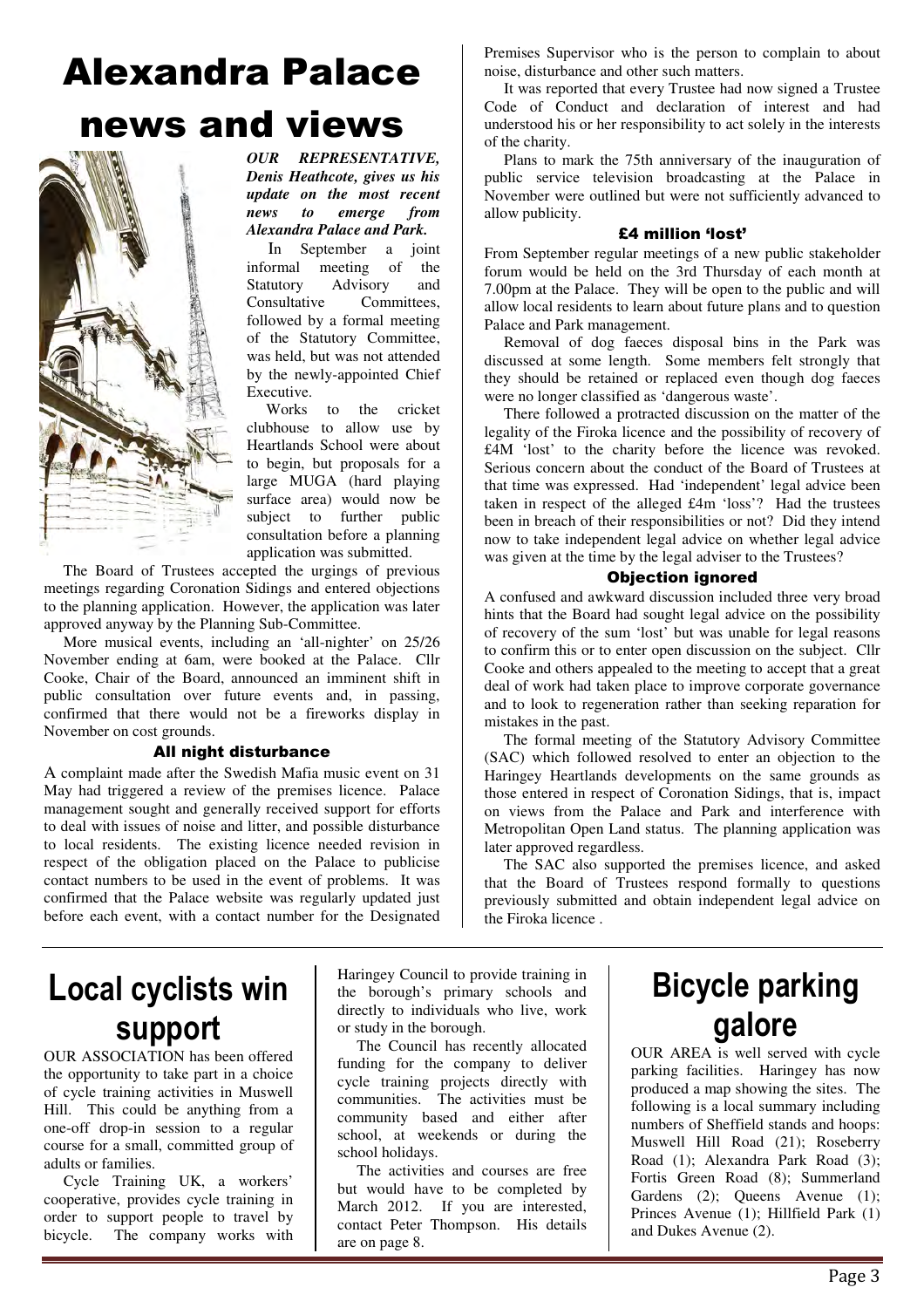## **New planning policy breeds concern**

*John Crompton, our Conservation Officer, has written to the National Planning Policy Framework (NPPF) section of the Department for Communities and Local Government, to express our Association's views on recent changes to planning policy.* 

#### *Some extracts from the letter appear below.*

 We do not share the thinking behind the NPPF that the present planning regime is an inhibitor of development as, in fact, the vast majority of applications are approved. This is especially true of domestic applications where the quality of the decisions made is very important.

 This is particularly valid in an urban area like Muswell Hill where relatively affluent people live in terraced houses and where there are plenty of householders with the resources to fund substantial extensions to their houses.

 The planning system is necessary to ensure that a householder's right to carry out development is tempered, where necessary, by the right of near neighbours to not suffer a severe loss of residential amenity by the development.

#### Community consultation

Last year there was a lot of talk in relation to the Localism Bill about changes to the planning process so that applications would be dealt with using a new and undefined process involving neighbours and (undefined) neighbourhoods making the decision, rather than the local authority.

 The other stated aim of this part of the localism agenda was that there would be new ways for people to get involved in the planning system and to make their comments known. Again it was not specified what this would mean in practice, although realistically it was

difficult to see why anyone who wished to make a comment on an application should find the present arrangements at all inhibiting given that local authorities also accept comments by email and via their websites.

 It would appear that the NPPF seems to have far less emphasis on community consultation and this would be a wholly retrograde step.

#### **Balancing rural and urban**

We are aware that there is concern that the Framework may lead to the loss of rural land and we are concerned that it appears to downgrade the 'town centre first' policy enshrined in PPS4. The opportunity has not been taken to look at how planning policies can prompt sustainable development in town centres and to promote them as places in which people might wish to live.

 There is a lot to be gained by having a settled residential population in town centres and we think the planning system should be used to bring this about by, for example, having a presumption in favour of the granting of permission for self-contained residential units above commercial premises. (This is essentially a particular aspect of what should be a general drive towards reducing the number of empty properties.)

 To make town centres an attractive place for developers and to bring empty units back into use may require some sort of pump-priming.

#### Low carbon future

There are other sound reasons to have a settled residential population in a town centre, for example, people can avail themselves of local shops and schools and possibly some people will also find employment locally.

 All of this means fewer journeys by road, a hugely significant element of our low carbon future.

#### Open spaces in urban areas

The desirability of town centres as places to live does depend on the continued existence of adjacent open spaces: both formal spaces, such as parks, where people can go for recreational purposes, and also less formal spaces and undesignated spaces that act as a welcome break in the built environment. These can be large back gardens and small vacant plots of land which sometimes occur between rows of houses, and so on.

 We are concerned at what seems to be a dilution of controls to prevent the development of such sites and would welcome a robust statement that the changes will not have this effect.

#### **Retrospective applications**

One aspect of the present regime where there is scope for improvement is in connection with retrospective applications. We find it odd that, for example, a wildly inappropriate new shopfront can be installed overnight and permission sought only afterwards.

 If the Council refuses permission and this is upheld on appeal, there can then be a very long drawn out process before any change to the offending shopfront is made. Too often the Council loses the will to take the enforcement process all the way with the result that a garish and utterly inappropriate shopfront seriously harms the appearance of the core of the conservation area.

We therefore suggest that there should be certain categories of development for which permission must be obtained before works can commence.

## Change in land status paves the way for Pinkham Way plant

ALTHOUGH PLANS for a large new waste processing plant at the Friern Barnet sewage works site near Pinkham Way are currently 'on hold', the new six-week re-consultation by Haringey Council regarding the redesignation of the site, brought about considerable activity as the deadline of 3 November grew close.

 The first consultation dealing with the change of designation of the site from employment use to industrial use was carried out last year, but the Independent Planning Inspectorate raised serious concerns about the way it was handled and forced the Council to repeat it.

 The Pinkham Way Alliance and our local councillors were all active in urging members of the public to respond to the reconsultation with their views, and the results are keenly awaited.

 In the meantime, member and talented cartoonist, Andy Williams, has sent in his view of what the proposed development would do to our area.

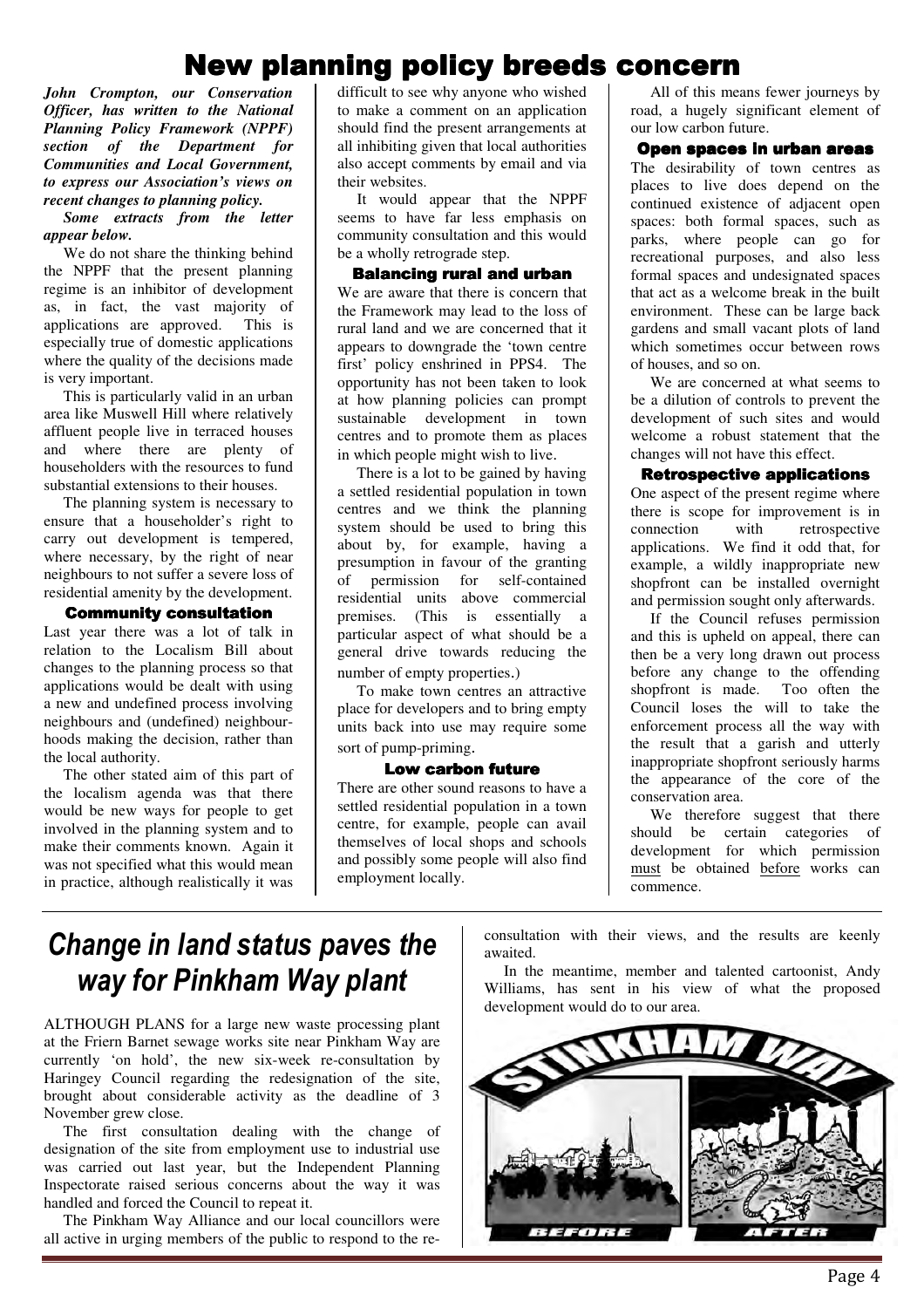## Synagogue celebrates 100<sup>th</sup> anniversary

OUR ASSOCIATION was represented at the Muswell Hill Synagogue's special Civic Centenary service on 10 September to mark the continuation of a community that had started in 1911. The Chief Rabbi, Jonathan Sacks, was present as was the Mayor of Haringey and other local dignitaries.

 The Chief Rabbi's address concentrated on the importance of community and how a successful one is developed. Members of the wider community, such as the local residents' associations received a formal welcome.

 The Muswell Hill Synagogue community is part of the United Synagogue, whose spiritual leader is the Chief Rabbi. When it was first founded, prayer meetings took place in a room at a house in Coniston Gardens. For High Holydays, however, the room was too small and the Athenaeum, where Sainsbury's is now, was hired. Then the Athenaeum was used weekly, until the present building, designed by Joe Mendleson, was built in 1965.

 A celebratory tea and dance took place on 11 September. It was attended by Bob Segal, 99½, who spoke about his grandfather, one of the 11 founding members.

## Snippets corner

 Our stall at the Muswell Hill Festival held in September at Cherry Tree Wood, was popular with visitors and four new members were recruited.

 A regular series of Stakeholder Forums is being started at Alexandra Palace. They take place on the last Thursday of every month and local people are invited to come and give their views on the further regeneration of the Palace.

 If you wish to attend, contact Amanda Sears on 020 8365 4366 or email her at **amanda**.sears@alexandrapalace.com

 Haringey's Citizens' Advice Bureau is running a recruitment campaign for volunteers to work in the bureaux. It is particularly keen on volunteers from the local community and will provide full training and support as well as travel expenses. To apply, phone 020 8347 3103 or email jane.townsend@haringeycabx.org.uk

The London Ambulance Service runs first aid courses for adults and would be happy to lay on a two-hour course for a group of friends or colleagues. If you are interested, phone 020 7783 2534 or email

resustraining@londonambulance.nhs.uk

 Further to the request for information about helicopter noise during the night *(see September issue, Letters),* we can now report that it occurred because of a burglary in progress at the bottom of Muswell Hill with the suspects being disturbed. The helicopter was being used to guide officers searching the surrounding streets for the suspects.

## Library gets some new friends

## Member Wolfgang Kiernan writes about the latest developments at Muswell Hill Library.

THE RUMOURED THREAT to reduce and even close some local library services has been replaced by the possibility of increasing use of the libraries to meet social needs. Libraries have always contributed to the life of their local communities and not just because of their physical resources.

 Muswell Hill library is no exception; some excellent initiatives have been ongoing there for many years. However, Alexandra Park library is an outstanding example of what can

## Gails of laughter at our meeting

THE OCTOBER MEETING at which Muswell Hill Councillor Gail Engert spoke, was attended by an appreciative audience who greeted her fascinating and entertaining life story with rapt attention. Amusing anecdotes featured in her account and she also shared with us a number of family pictures including ones of herself as a youngster.

 Gail traced her life from her early years through to the first part of her career in printing and then when she set up her own business. She described how she entered politics, her motivations and the local issues that spurred her on over the course of the seven and a half years she has been a councillor.

 As Gail has lived in Muswell Hill for over 23 years, she gave the talk a local flavour and a good appreciation of why she has enjoyed living here so much.

## Garden maintenance in Muswell Hill

Our Association community project, the planting and maintenance of the Colney Hatch Lane beds, is to be the recipient of £750 following our successful bid for 'Making the Difference' funds. We are now seeking a paid helper to plant and maintain the area. Contact John Hajdu if you know of a suitable candidate. His details are on page 8.

## Vehicle crossovers – should we object?

AS HARINGEY COUNCIL continues to receive applications for crossovers in our area, Committee members are considering whether to revise the Association policy not to object to them on the grounds that applicants may also be members. They would like to hear what you think – contact John Hajdu with your views. His details are on the back page.

 The following points are facts that may help to shape your opinion. In order to ensure that vehicle crossings are properly constructed, all domestic vehicle crossings are built by the Highways Maintenance Team, part of Haringey Council. The team deals with the provision of estimates and receives payments before the work is carried out.

## **Planning permission is required if**

- o *the property involved has the frontage directly on to a classified road;*
- o *the property involved is a listed building;*
- o *the property involved is other than a house for a single family such as a flat, maisonette, commercial or industrial premises.*
- o *the new hard standing to be constructed is more than 5 square metres in area;*
- o *traditional, impermeable surfaces that do not control surface water is to be used; Conservation Area consent is needed if the works for a*

*vehicle crossover include the demolition of a front wall which is more than one metre in height.*

be achieved over time. It has had the support of a Friends Group for 20 years organising events and initiatives. The library and local community are much the stronger for it.

 A fledgling Friends Group now exists at Muswell Hill library, where a recently appointed manager, Lorna Thomson, is in charge. Membership is £2 annually. MHFGA members are especially welcome and are asked to lend their support. Ideas are needed, as well as practical help. The Library desk has membership forms - please consider joining this most worthwhile and very necessary enterprise. The more our libraries are seen as an integral and invaluable aspect of the local social fabric the less likely are we to see them close.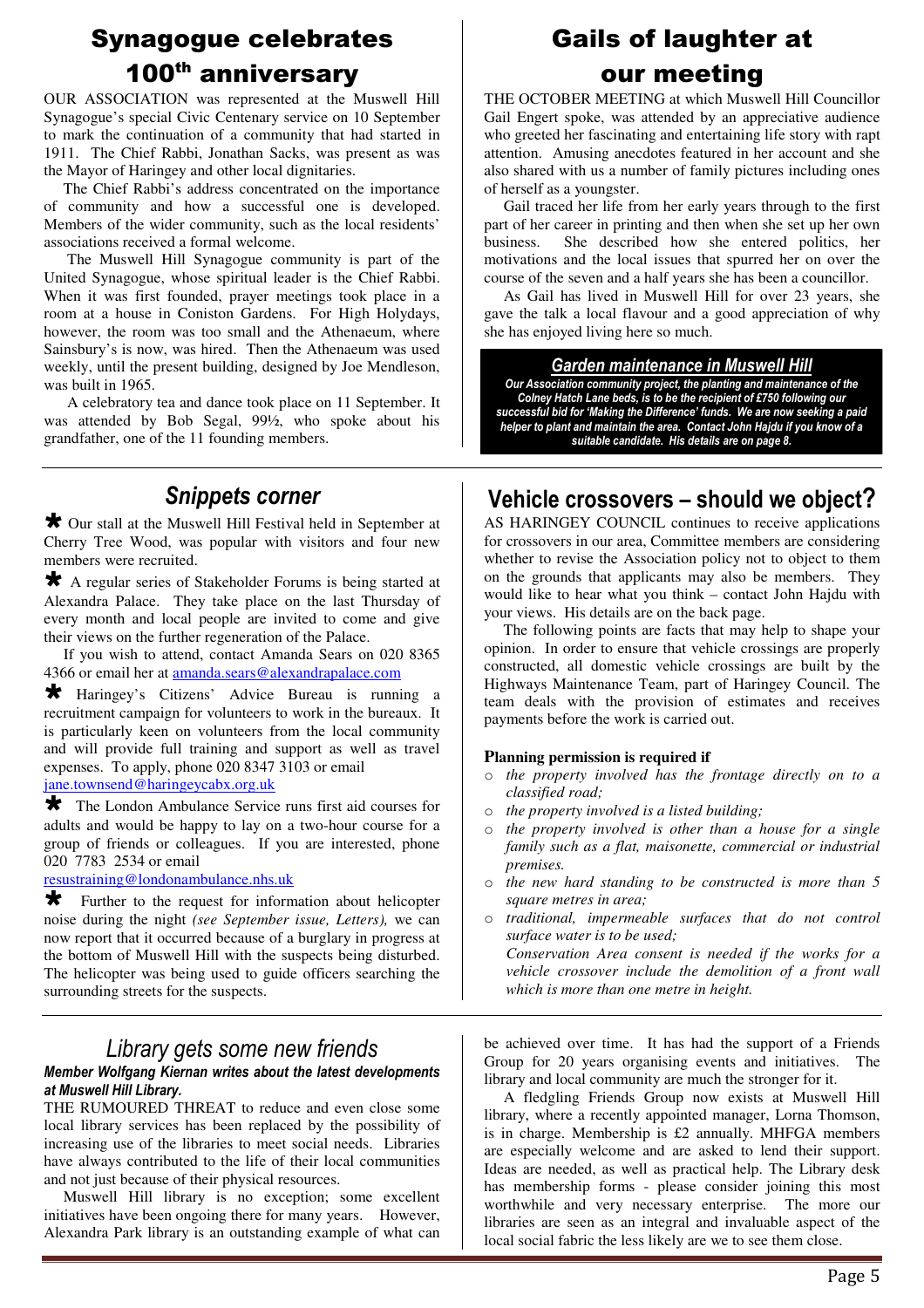## Too many plastic bags

The 99p shop in Muswell Hill is particularly wasteful in its use of plastic bags. Staff never ask if customers want one but goods are packed into large plastic bags as the price is tagged up. Perhaps the manager could be asked to tell staff to ask if a bag is needed. Alison Watson

## St James's Lane

## Local shops work together

As I am one of our Association's newest members, I thought I would introduce myself. I am a member of the family who has owned and run Frocks Away on Fortis Green Road for nearly thirty years and more recently I set up The Muswell Hill Traders Group (MHTG).

 Back in January 2010 the MHTG was brought to life by a group of traders concerned with making a difference on our high street. With a focus on community matters, we set out to make shopping locally an exciting and inviting prospect.

#### Family fun

Two successful events ensued, The Muswell Hill Festive Weekend 2010 and Taste Muswell Hill in June 2011: they drew together community groups such as local schools and faith institutions, as well as offered some great special offers and family fun!

 Of course, we also fight causes such as the raised parking charges and tackle recycling issues, but our main concern is bringing vibrancy to our wonderful high street in a positive and exciting way. Naturally, as the MHTG loves Muswell Hill, it seems only fitting that we have teamed up with Muswell Hill's Low Carbon Zone and along with implementing our environmental policy we also strive to ensure all our endeavours are as green as possible.

#### Festive event

Look out for the MHTG's Festive Magazine this Christmas. It highlights some of the wonderful things about Muswell Hill and also showcases some

# members' leffers

of our fantastic local talent! It is available in MHTG members' shops from the end of November.

 This year the MHTG will also be repeating our successful Muswell Hill festive event on Saturday 10 December, with lots of family friendly fun, entertainment, food and drink and, of course, some fantastic special offers. So why not walk to your local shops and soak up the festive atmosphere…. and maybe the odd glass of mulled wine too! And whilst you are wondering around Muswell Hill over the festive season, check out the lovely festive lights the MHTG have Funded!

#### Emma Whittlestone Frocks Away Partner **MHTG Chair**

**emma@frocksaway.co.uk** 

## Unappreciative landlords

There are two properties, numbers 45 and 47 Colney Hatch Lane (two doors away from the Auto Link car dealers), that illustrate the mockery that some landlords and property developers make of our Conservation Area. In one property the period wall has been hammered and just a remnant left: a lack of appreciation if ever I saw it.

 This is a common culture amongst those proprietors coming into the Muswell Hill area for a quick fix and hefty bucks from tenants, without any thought of residents' living environment and far less consideration or respect for the Conservation Area.

 This type of behaviour causes great concern to residents who care about the area and their environment. Something really needs to be done about this! I would like to hear from other residents with similar sentiments.

Jane Thompson Colney Hatch Lane

## A community story for our times

I have been organising exhibitions at Sable d'Or in Muswell Hill for over six years, bringing the work of both professional and emerging artists to its walls for the customers' pleasure and their continuing education in art as many people just don't get to our wonderful museums and galleries.

### Growing popularity

Now I'm also the exhibitions organiser at the recently opened Boulangerie Bon Matin in Stroud Green. The exhibitions at both venues change monthly throughout the year and have become very popular. Many of my artists have sold their work through the exhibitions.

 One of them, Annalou Oakland, a photographer and sketch artist whose work has been exhibited in both venues, then came up with the idea that we could host a new event called 'Spoken Words' which she organises.

#### Weekly gigs

This takes place every Thursday upstairs at Sable d'Or in Muswell Hill. Although we never know who will show up to entertain or to be an audience member, the event is growing.

 All the Entertainers are from the jazz world here in London: musicians, poets, writers, rappers, and more. There is no charge for this event and whoever wants to visit is welcome. Annalou takes out her jazz portfolio of her wonderful sketches and her jazz postcards and has these on display on the long communal table at these weekly gigs. She is also a fantastic hostess/mistress of ceremonies.

#### **Charity**

I think this is a wonderful and timely community story as Annalou donates a percentage of her income from sales of her jazz sketches and jazz postcards to a variety of important charities.

 Mohamed Ladjassa, proprietor of Sable d'Or, takes no income from any of these art exhibitons or special events; he is doing this from his heart and for our community.

Joan Podel Sable d'Or, Muswell Hill

## Craft fair raises funds for North London Hospice

THE MUCH-AWAITED annual craft fair run by the North London Hospice is to be held on Saturday 12 November at Tetherdown Hall between 10am and 4pm. Entry is £1 and children go free.

 Local artists will fill their stalls with handmade and individual gifts with an eye on the rapidly approaching festive season. Home-made refreshments will be available with Fairtrade tea and coffee.

 All the proceeds will go direct to North London Hospice, a local charity providing specialist end-of-life care to local people living with a terminal illness in the London Boroughs of Haringey, Barnet and Enfield as well as support to their friends and family.

 All stalls are booked for 2011 but if you would like to be on the mailing list about next year's event, contact Anita 020 8446 2288 or email abrien@northlondonhospice.co.uk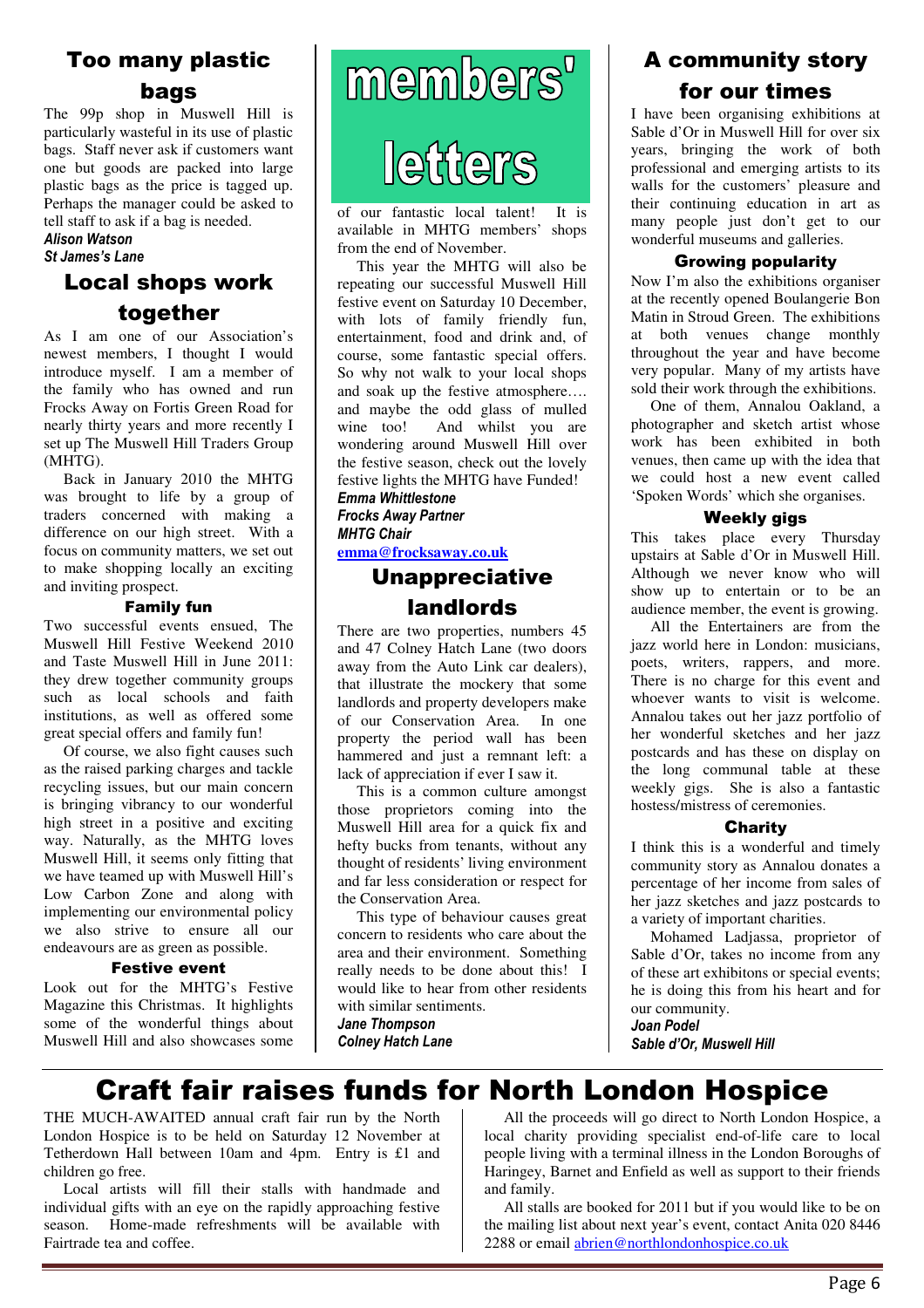## PLANNING MATTERS – a round-up from Pat Bloomfield

## **Applications Approved**

#### Eden Primary, 79 Creighton Avenue

The application for the new school was approved unanimously by the Planning Sub-Committee on 12 September. Reasons given for approval were that it will provide a high quality education building with benefits for the community. Transport and access was considered satisfactory .

Conditions attached to the approval include:

- a) a Section 106 Agreement at the sum of £82,000 to be made for a highway safety scheme to improve local pedestrian and cyclist conditions;
- b) limitations on extended hours of use outside normal school hours which are 9am to 3pm;
- c) provision of a landscaping plan and an outdoor management plan;
- d) details required of visual and acoustic barriers to protect residents of adjacent properties in Ringwood Avenue. *(Application Ref : HGY/2011/1166)*

## 135 Alexandra Park Road

After a long delay, the application for a 2 storey community hall immediately adjacent to the listed converted church was approved. This replaced an earlier approved application for a single storey building. There is no indication in the Planning Officer's report that the many objections on the grounds of increased parking problems or the effect on the listed building and its setting and/or the flats, had carried much weight in arriving at the decision, although there were amended drawings submitted showing a reduction in overall height of the building. *(Application Ref : HGY/2011/0447)*

## **Planning Appeals**

#### 85 Woodside Ave, rear of Lauradale Road

The appeal against Haringey's non-determination of the application for three new detached houses was dismissed on 29 September and planning permission for change of use from a builder's depot to residential was refused.

 Reasons the Planning Inspector has given include the increased prominence of the development over and above that of the existing single storey building in the Significant Local Open Land (SLOL). The proposal is not sensitive to the open character of the SLOL, which includes the allotments to the South and the covered reservoir to the West.

 The harmful effect on the living conditions of the residents of 12 Lauradale Road due to overlooking was given as the other deciding factor.

 Additionally, the Inspector stated that there was no evidence that the applicant had marketed the site for employment use over the required minimum period of 18 months.

 The only access via the Lane from Woodside Avenue was not thought to be an adequate reason for dismissal of the application because it is in use to serve the house already built and any new building on the site would need to use this access.

## St Luke's Hospital goes on sale

THE FREEHOLD SALE of St Luke's Hospital, with part vacant possession and part leaseback, went on the open market on Saturday 15 October. The 6.3 acre site is in Woodside Avenue, one kilometre from Highgate tube station and is to be sold for re-development. The bid date is noon on Friday 9 December. The sale is being conducted by Knight Frank. The company has set up a dedicated website:

The Council's transportation department had raised no objection to the access.

 The outcome is a tribute to the well-organised opposition of local residents including some of our members, particularly as the Inspector states that he has considered all matters brought to his attention. His detailed decision notice is worth reading and can be seen on the Council's website under Planning - Application Search after all the comments listed. *(Application Ref: HGY/2011/0474)* 

#### Land at the rear of 76 St James's Lane

The appeal against the Council's refusal of the application to demolish 20 garages and build three, three-bed houses on the site at the rear of a modern multi-storey building towards the lower end of St James's Lane was dismissed in August.

 The Planning Inspector stated that it was a poor and cramped design which would adversely affect the living conditions of properties in The Chine and Cascade Avenue by reason of overlooking. These roads are in the Rookfield Conservation Area and are at a considerably lower level than the development site.

 This decision was made despite the Council's statement that there is a shortfall in this type of family accommodation. *(Application Ref: HGY/2010/1994)* 

#### New Applications

#### Land at rear of 10 -12 St James's Lane

As anticipated in the July Newsletter, a new application has been submitted for a house on this backland site just below St James's church. This follows the refusal of an application in 2004. The new scheme is for a two-storey house partly sunk into the sloping ground and less obtrusive than the earlier proposal. Nevertheless there is still cause for concern about the effects of the new building and I submitted an objection on the grounds that the scheme failed to maintain or enhance the open nature of this part of the Conservation Area and it would affect the outlook of houses in St James's Lane which are at a lower level and back onto the site.

 To some extent houses in Church Crescent looking down on the site would also be affected .

*(Application Ref: HGY/2011/1550)* 

#### Could you be the one?

Attractive Association seeks a male or female with GSOH and enthusiasm for planning matters for friendship and fun and maybe a long-term relationship.

 Yes, we continue the search for a special someone to help Pat in her work with a view to eventually taking over the role. It is an interesting and rewarding job that involves liaising with the local Conservation Area Advisory Committee as well as various Council officials, checking planning information and attending six Committee meetings a year with a planning report.

Contact Pat for more information. Her details are on page 8.

www.inst.knightfrank.com/view/stlukes If you enter the website you will automatically be updated with any further information and viewing details.

 This part of the St Luke's site features listed buildings, landscaping and mature trees. Following Pat Bloomfield's intervention, the latter are protected by an Area Tree Preservation Order which covers this part of the site and all the trees, not just specimens or the mature. This means that future development proposals must take all the trees into account.